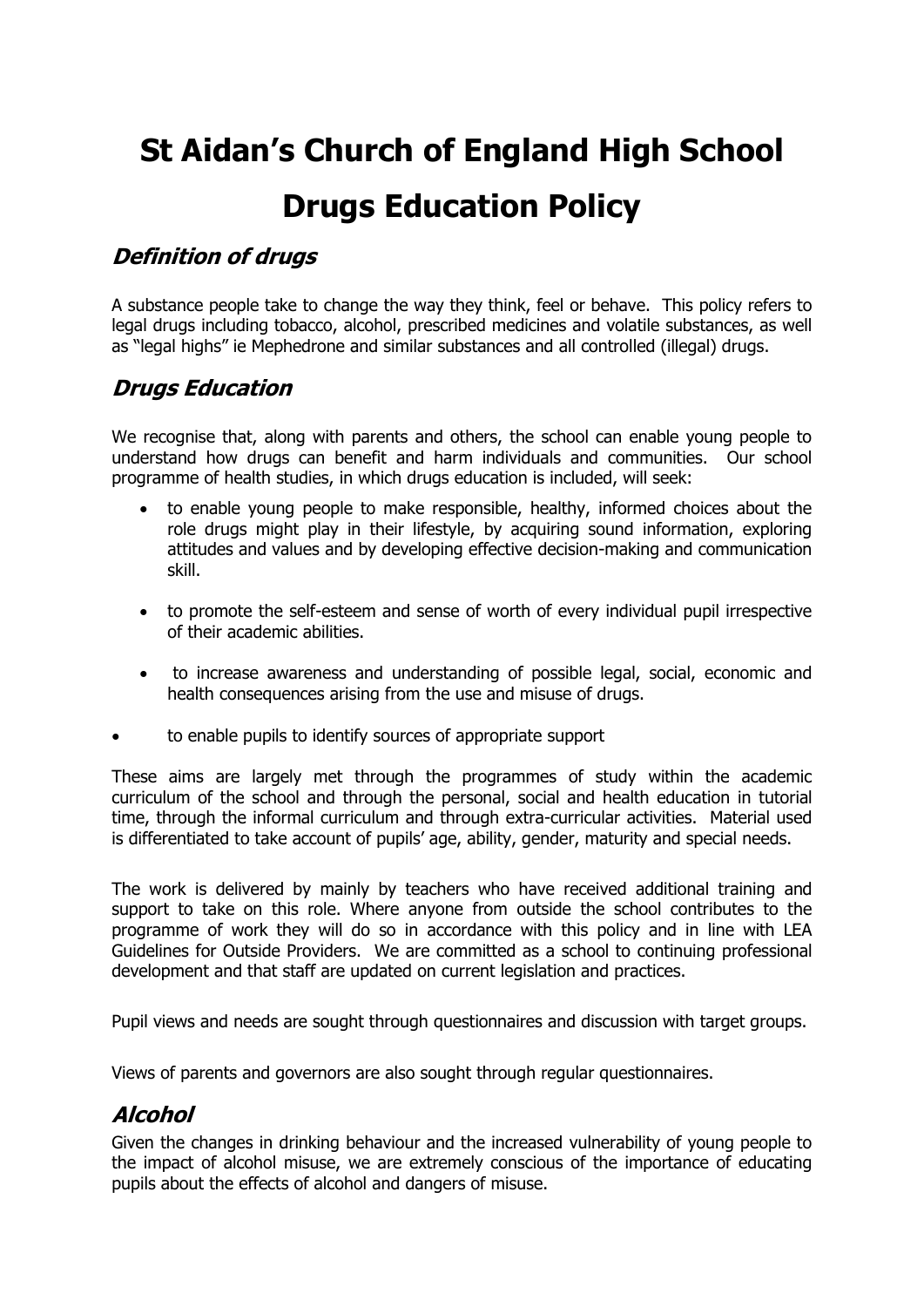# **Tobacco**

St. Aidan's operates a total no smoking policy on the school premises for all and in the close proximity to school for all pupils. We appreciate that smoking is single greatest cause of preventable illness and early death in the UK. Pupils' awareness of the health risks associated with smoking are raised in Science, English, RS and GCSE PE and the on-going ethos of the school is emphasised in assemblies.

## **Vapes**

Vapes and the paraphernalia associated with vaping are not allowed on the school site or in any circumstances where the school has a remit.

## **Medicines**

There may be occasions when it is necessary for a pupil to take medication at school. The School Nurse is able to store correctly labelled medications, either in a locked cupboard or a fridge, and administer them in the medical room. Some emergency use medicines may be carried by pupils, ie inhalers. Unprescribed pain relievers are not allowed to be stored in school.

Written permission from parents is needed if medication is to be taken/carried at school. Teachers' conditions of employment do not include giving medication or supervising a pupil taking it, although staff may volunteer to do this. Any member of staff who agrees to accept responsibility for administering prescribed medications to a pupil should have proper training and guidance, depending on the individual case.

# **Programme of Study**

## **Year 7**

Religious Studies - Valuing self and others, including health and drugs.

## **Year 8**

English - Speaking and listening debate on smoking.

- Cragrats Interactive work with pupils on alcohol and peer pressure / assertiveness. Science
	- The effects of alcohol and tobacco on healthy living.
	- The effect of smoking on the lungs and other body systems including chances of still birth and miscarriages.
	- Driving under the influence of alcohol.
	- The effects of alcohol on behaviour, reaction time, and its effect on the liver, diet and developing foetus.
	- The effects of drugs including over the counter drugs, prescription drugs, illegal drugs and caffeine, and to recognise that all drugs can have side-effects.

## **Year 9**

- Religious Studies Temptation today, with specific focus on drug abuse. Consideration is given to types of drugs, reasons for abuse and strategies to try and resist peer pressure, including role-play.
- **Science** 
	- The effect of smoking (carbon monoxide, nicotine, tar) on the lungs and other body systems Includes debates on typical questions such as ' why was smoking acceptable 30 years ago but less so now?' 'why can't people under 16 buy cigarettes?'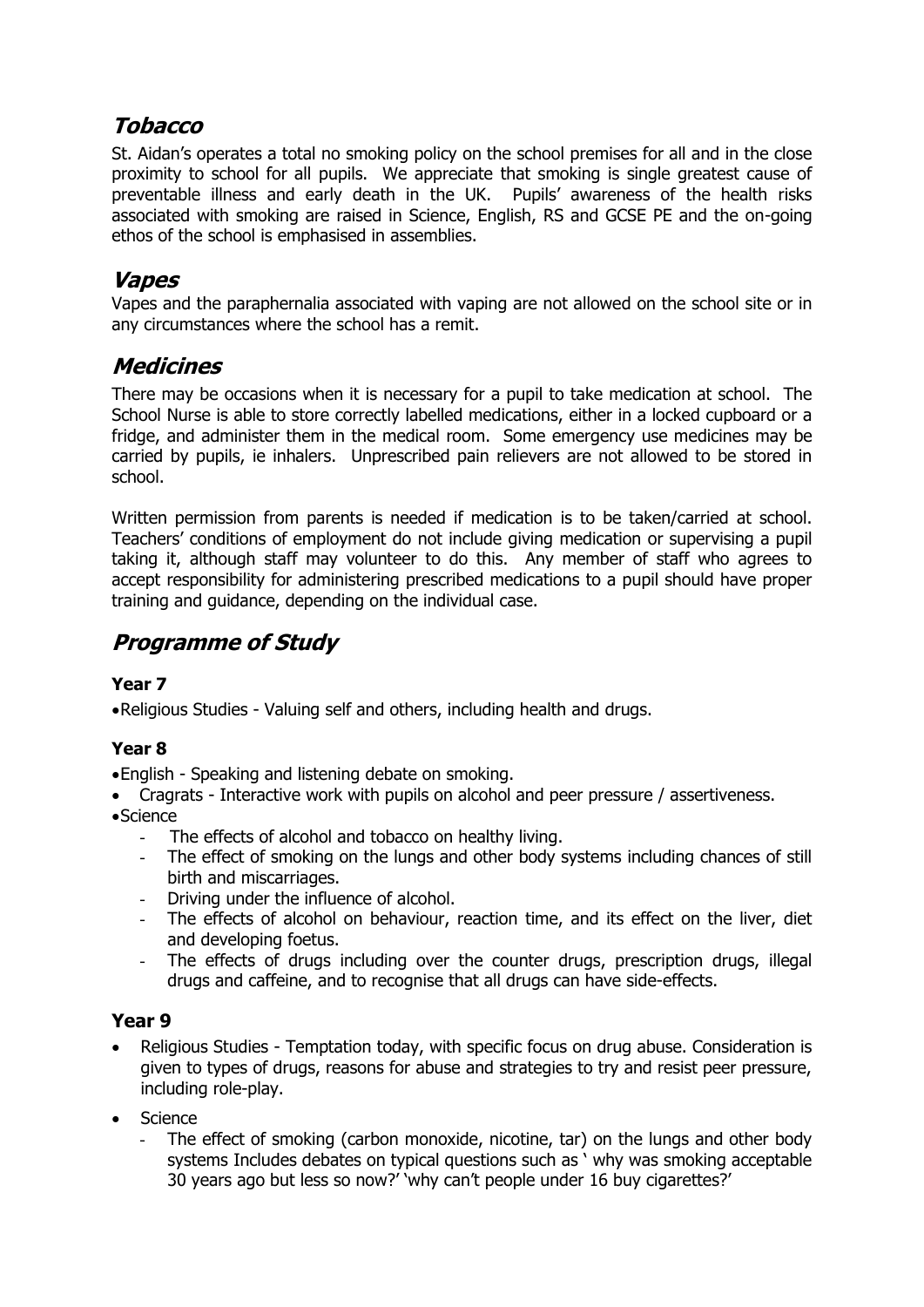- The effect of alcohol on the body and effect of alcohol on the foetus.
- English Drugs and smoking are included in the persuasive writing.
- 'Living Dangerously' when various aspects of healthy living including controlled drugs, and alcohol are covered in workshop activities.

Tutorial work

- Visiting speaker from alcoholics anonymous
- Module on alcohol

# **Roles and Responsibilities**

#### **Headteacher**

Ultimately responsible for the policy, content and implementation; liaison with Governors, parents, teachers, LEA and other bodies including the media. Responsibility for deciding how drug-related incidents will eventually be dealt with.

#### **Governors**

General responsibility for the curricular, pastoral and disciplinary aspects of the school. Support for drug-related in-service training and resources. Every effort will be made to enable Governors to raise their own level of awareness and understanding of drug issues.

#### **Health Education Co-ordinator**

Co-ordinating and planning the delivery of the programme of drug education within the context of health education and the whole school curriculum.

#### **Deputy Headteacher (Pastoral)**

Responsibility of investigating drug related incidents and liaising with the Headteacher, other staff, parents, police, drug agencies and other appropriate individuals. Responsible for reviewing policy

# **Drug related incidents**

These include drugs or paraphernalia found on the premises or persons, supplying of drugs (legal or illegal) in the school vicinity, pupils under the influence of a drug (including the misuse of a medicine), disclosure of own or others' drug use.

Any drug relate incident will be considered on its merits with due regard to balancing the interests of any individual involved with those of the wider school community.

In dealing with incidents the following should be taken into account:

#### **Confidentiality**

Any school cannot offer total confidentiality to pupils but as far as is possible we will ensure that information provided is treated carefully and sensitively. The provider on any information will always be told what use is being made of it and their consent sought.

If a pupil discloses a confidence which is drugs related to a member of staff, then that member of staff **cannot** guarantee the pupil unconditional confidentiality. The member of staff must inform the designated member of staff – Mrs Soper or the Head – who will make a decision on the action to be taken

## **Medical emergencies**

If the incident results in a medical emergency, medical assistance should be summoned immediately.